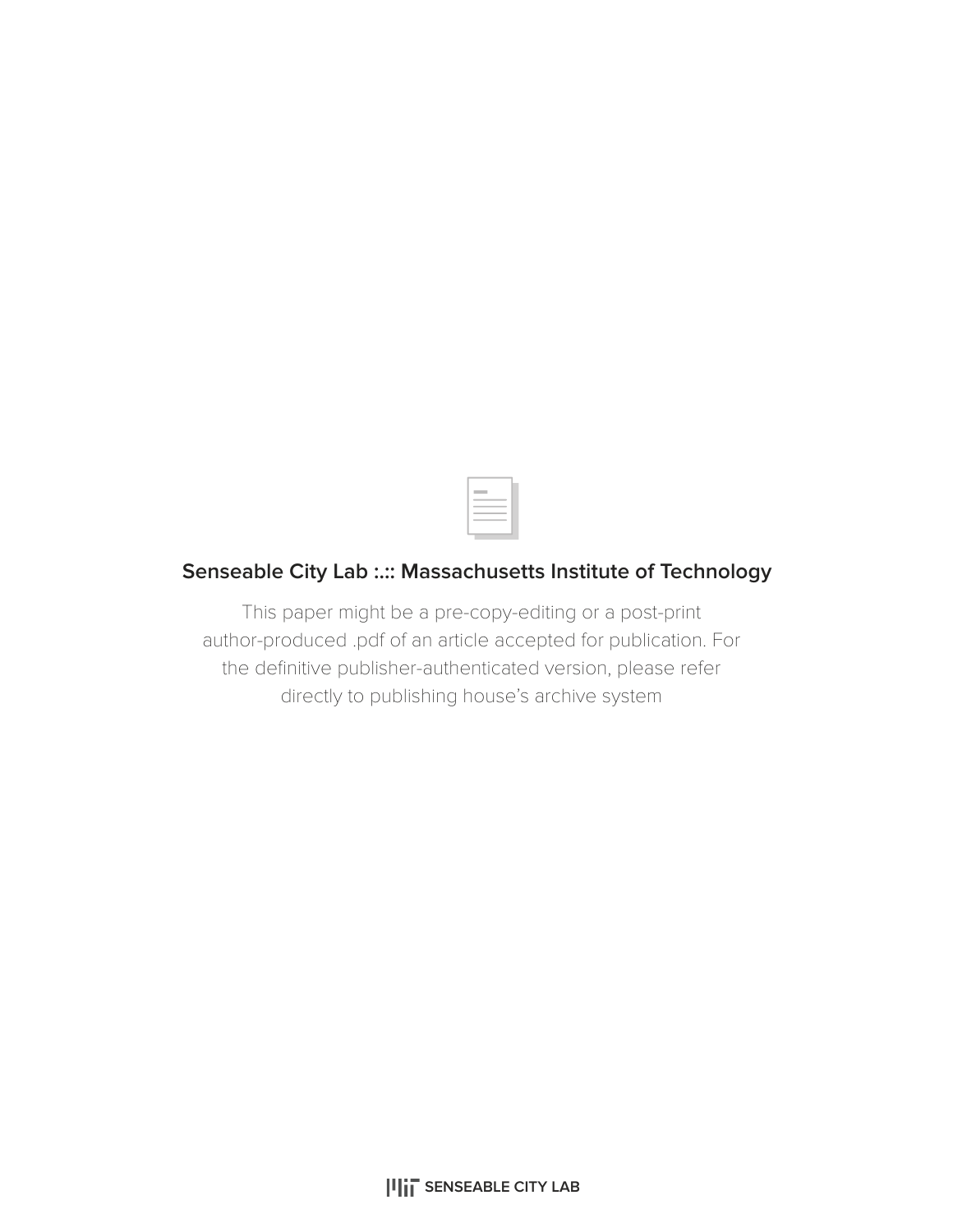## The Hidden Danger of Big Data

Carlo Ratti  $1^{\boxtimes}$ 

Email ratti@mit.edu

Dirk Helbing  $2\text{R}3,4$ 

Email dhelbing@ethz.ch

Massachusetts Institute of Technology, Cambridge, MA, USA 1

ETH Zurich, Zürich, Switzerland 2

TU Delft, Delft, Netherlands 3

Complexity Science Hub Vienna, Wien, Austria 4

## Abstract

The abstract is published online only. If you did not include a short abstract for the online version when you submitted the manuscript, the first paragraph or the first 10 lines of the chapter will be displayed here. If possible, please provide us with an informative abstract.

*With big data, we can multiply our options and filter out things we don't want to see. But there is much to be said for making discoveries through pure serendipity: contingency and randomness often furnish the transformational or counterintuitive ideas that propel humanity forward.*

This opinion piece by **Carlo Ratti** and Dirk Helbing was first published on August 16, 2016, by Project Syndicate under the URL https://www.project-syndicate.org/commentary/data-optimization-danger-by-carloratti-and-dirk-helbing-2016-08

**[AQ1](http://eproofing.springer.com/books_v2/printpage.php?token=htHMrBld6wP9pAF4N4QfIiu7qYhMBBWWzyykwoPJU3s#)**

*With big data, we can multiply our options and filter out things we don't want to see. But there is much to be said for making discoveries through pure serendipity: contingency and randomness often furnish the transformational or counterintuitive ideas that propel humanity forward.*

In game theory, the "price of anarchy" describes how individuals acting in their own self-interest within a larger system tend to reduce that larger system's efficiency. It is a ubiquitous phenomenon, one that almost all of us confront, in some form, on a regular basis.

For example, if you are a city planner in charge of traffic management, there are two ways you can address traffic flows in your city. Generally, a centralized, top-down approach—one that comprehends the entire system, identifies choke points, and makes changes to eliminate them—will be more efficient than simply letting individual drivers make their own choices on the road, with the assumption that these choices, in aggregate, will lead to an acceptable outcome. The first approach reduces the cost of anarchy and makes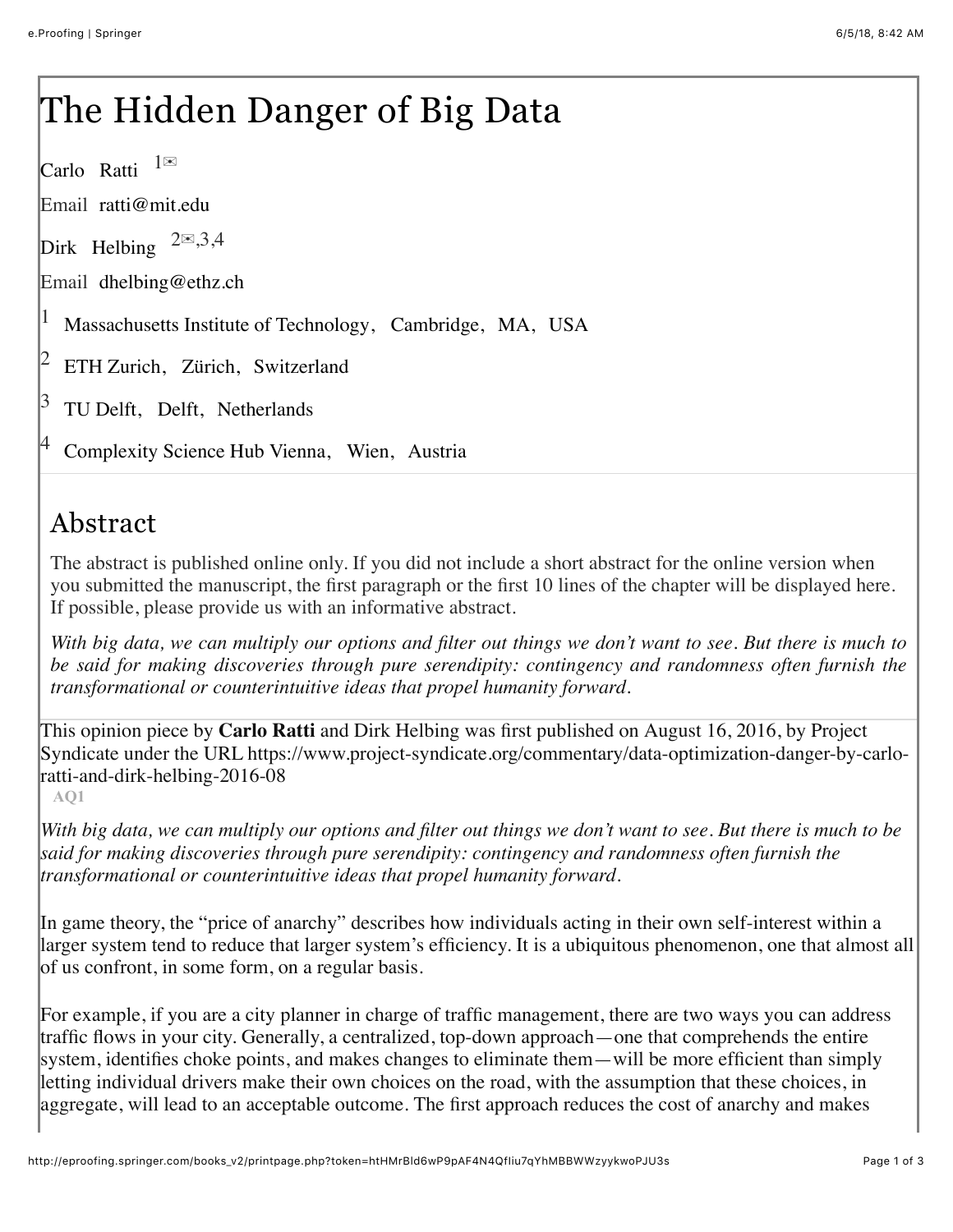better use of all available information.

The world today is awash in data. In 2015, mankind produced as much information as was created in all previous years of human civilization. Every time we send a message, make a call, or complete a transaction, we leave digital traces. We are quickly approaching what Italian writer Italo Calvino presciently called the "memory of the world": a full digital copy of our physical universe.

As the Internet expands into new realms of physical space through the Internet of Things, the price of anarchy will become a crucial metric in our society, and the temptation to eliminate it with the power of big data analytics will grow stronger.

Examples of this abound. Consider the familiar act of buying a book online through Amazon. Amazon has a mountain of information about all of its users—from their profiles to their search histories to the sentences they highlight in e-books—which it uses to predict what they might want to buy next. As in all forms of centralized artificial intelligence, past patterns are used to forecast future ones. Amazon can look at the last ten books you purchased and, with increasing accuracy, suggest what you might want to read next.

But here we should consider what is lost when we reduce the level of anarchy. The most meaningful book you should read after those previous ten is not one that fits neatly into an established pattern, but rather one that surprises or challenges you to look at the world in a different way.

Contrary to the traffic-flow scenario described above, optimized suggestions—which often amount to a selffulfilling prophecy of your next purchase—might not be the best paradigm for online book browsing. Big data can multiply our options while filtering out things we don't want to see, but there is something to be said for discovering that 11th book through pure serendipity.

What is true of book buying is also true for many other systems that are being digitized, such as our cities and societies. Centralized municipal systems now use algorithms to monitor urban infrastructure, from traffic lights and subway use, to waste disposal and energy delivery. Many mayors worldwide are fascinated by the idea of a central control room, such as Rio de Janeiro's IBM-designed operations center, where city managers can respond to new information in real time.

But with centralized algorithms coming to manage every facet of society, data-driven technocracy is threatening to overwhelm innovation and democracy. This outcome should be avoided at all costs. Decentralized decision-making is crucial for the enrichment of society. Data-driven optimization, conversely, derives solutions from a predetermined paradigm, which, in its current form, often excludes the transformational or counterintuitive ideas that propel humanity forward.

A certain amount of randomness in our lives allows for new ideas or modes of thinking that would otherwise be missed. And, on a macro scale, it is necessary for life itself. If nature had used predictive algorithms that prevented random mutation in the replication of DNA, our planet would probably still be at the stage of a very optimized single-cell organism.

Decentralized decision-making can create synergies between human and machine intelligence through processes of natural and artificial co-evolution. Distributed intelligence might sometimes reduce efficiency in the short term, but it will ultimately lead to a more creative, diverse, and resilient society. The price of